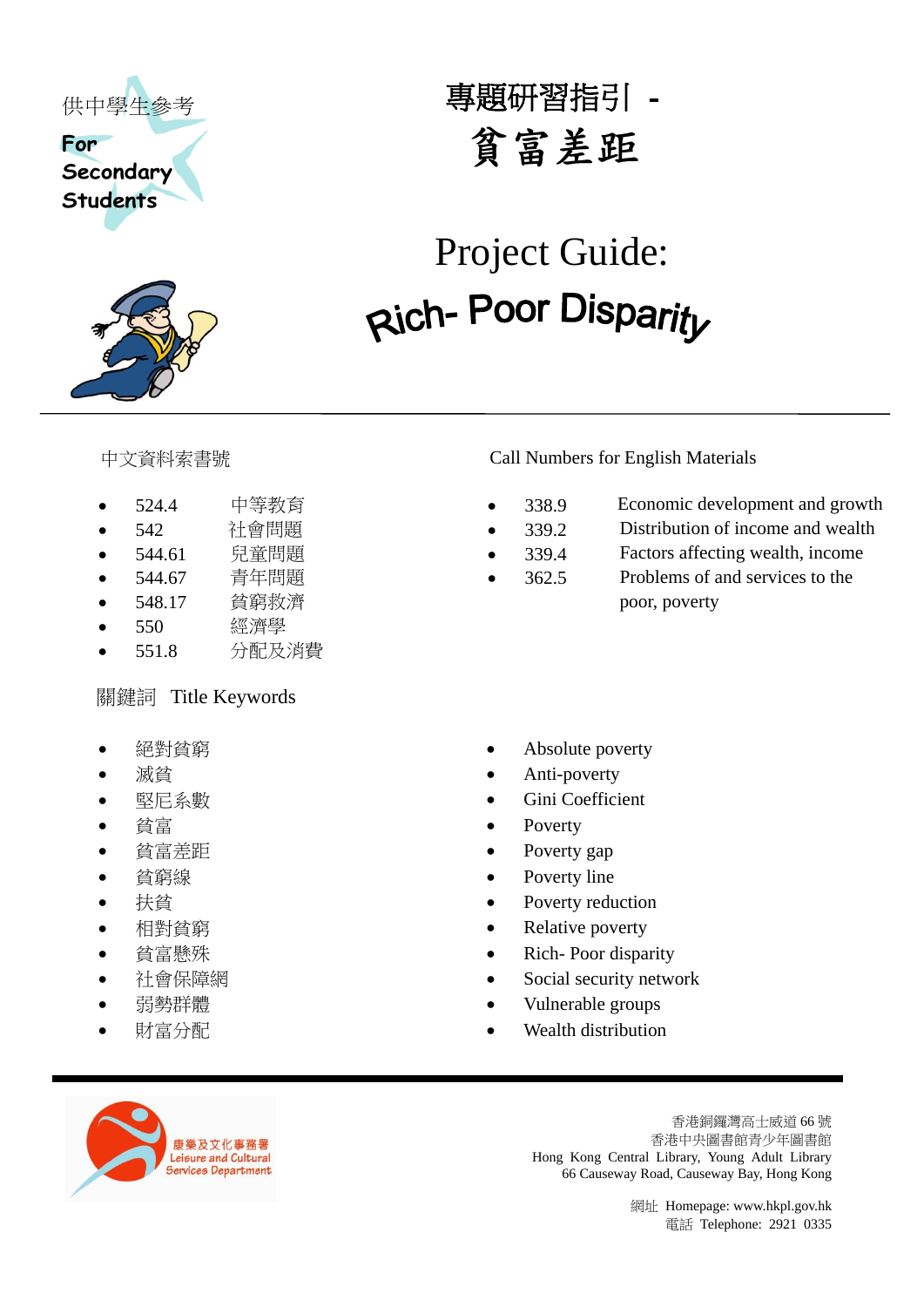### **1.** 書籍 **Books**

| Examples :<br>例子                                                                                                                                                             |                      |                |
|------------------------------------------------------------------------------------------------------------------------------------------------------------------------------|----------------------|----------------|
| 名稱<br>Title                                                                                                                                                                  | 索書號<br>Call No.      | 位置<br>Location |
| 限富扶貧:富裕中的貧乏 (新編)<br>許寶強 著<br>香港: 香港中文大學香港亞太研究所, 2010.                                                                                                                        | 551.84<br>0831       | ALE            |
| Breakazine! 015, 窮得只派錢:貧富懸殊與今日的香港<br>Breakazine!創作小組 等著; 梁柏堅 總編輯<br>香港: 突破出版社, 2011.                                                                                         | 524.4<br>1740        | YAL.           |
| ISAAK, Robert A.<br>The globalization gap : how the rich get richer and the poor get<br>left further behind.<br>Upper Saddle River, NJ: Financial Times/Prentice Hall, 2005. | 338.91<br><b>ISA</b> | ALE            |

### **2.** 電子書 **eBooks**

例子 Examples :

| 為什麼富有的人越富有,貧窮的人越貧窮 | 方正 Apabi |
|--------------------|----------|
| 翟文明 編著             | 中文電子書    |
| 沈陽:萬卷出版公司, 2008.   |          |

## **3.** 多媒體資料 **Multi-Media Materials**

例子 Examples :

| 現代西遊記.智利的樂觀窮人 [錄影資料].<br>香港: 香港電台電視部, c2007. | 542<br>1213<br>VS21803(L) | <b>MMIS</b> |
|----------------------------------------------|---------------------------|-------------|
| 鏗鏘集. 創富濟貧 「錄影資料].<br>香港: 香港電台電視部, c2007.     | 548.17<br>8820<br>VD68106 | <b>MMIS</b> |

### **4.** 雜誌 **Magazines**

例子 Examples :

| 天下雜誌 = CommonWealth | 550  | <b>CNP</b> |
|---------------------|------|------------|
| 台北 : 天下雜誌社.         | 1100 |            |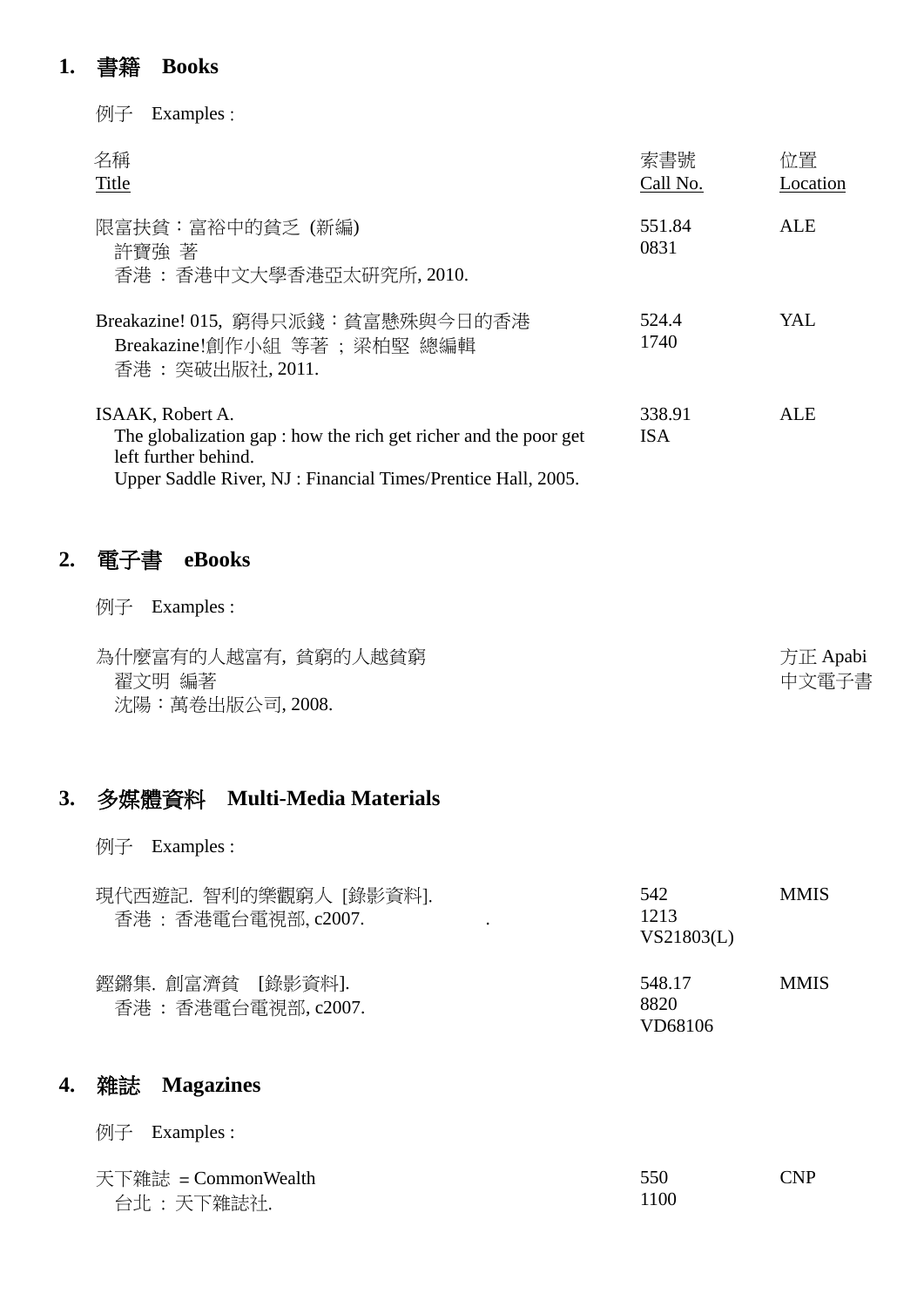### **5.** 剪報 **Newspaper Clippings**(慧科電子剪報 **Wisenews**)

例子 Examples :

"找準扶貧工作切入點" 2012-07-05, 大公報, A12, 大公評論, 指點香江, 蘇偉文

"看不見的貧窮與看不透的貧富懸殊的經濟後果" 2012-02-13, 市民日報, P05, 金融經濟論壇-雙周刊, 周亮全

"調整財富分配 縮小貧富差距" 2012-12-08, 南方都市報(全國版), A02, [社論](javascript://)

### **6.** 線上資料庫 **Online Databases**

### 資料庫: 中國期刊全文數據庫

例子:

"再論經濟全球化對全球貧富差距的影響" 廣西社會科學, 2012 年 02 期

"我國社會轉型期的貧富差距問題研究" 產業與科技論壇, 2012 年第 11 卷第 18 期

"貧富差距拉大的原因探究" 全國商情 (理論研究), China Business, 2012 年 01 期

"淺析中國貧富差距的原因與對策" 企業導報, Guide to Business, 2012 年 13 期

### **Database**: **OmniFile Full Text Mega**

Examples:

"Government as anti-poverty facilitator in the USA: static inequality gap" Musgrave, Frank W. Journal of Education Finance, Spring 2009, V. 34 Issue 4, p402-425

"The effect of income distribution on the ability of growth to reduce poverty: evidence from rural and urban African economies " Fosu, Augustin Kwasi. The American Journal of Economics and Sociology, July 2010, V. 69 Issue 3, p1034-1053

"The widening gap: perceptions of poverty and income inequalities and implications for health and social outcomes"

Carroll, Penelope; Casswell, Sally; Huakau, John; Howden-Chapman, Philippa; Perry, Paul. Social Policy Journal of New Zealand, Jun 2011, Issue 37, p111-122